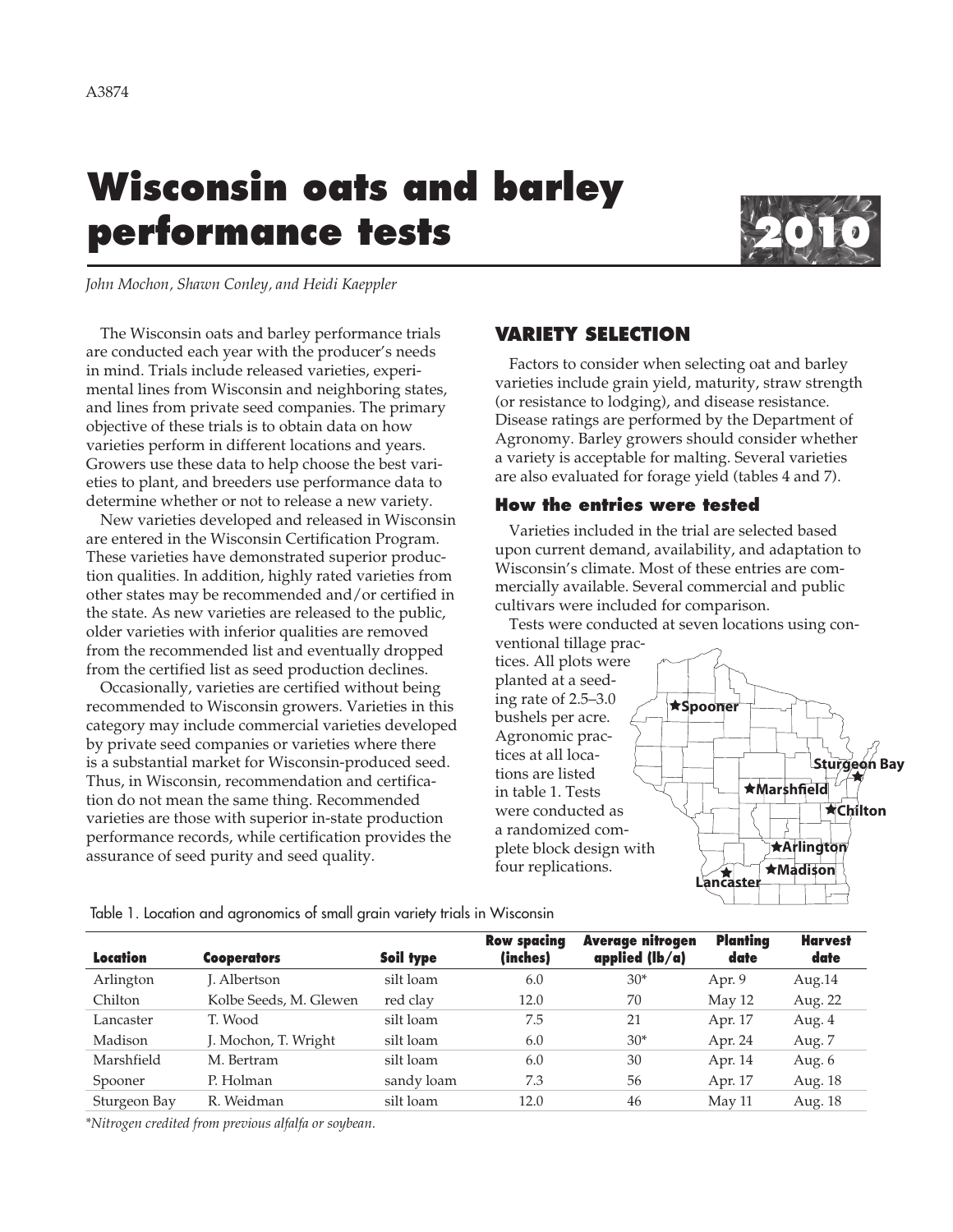# **Growing conditions**

**2009 season.** In Wisconsin, the number of planted acres of oats was up 40,000 from the previous year to 310,000 acres. There were 195,000 acres harvested for grain, 5,000 acres more than in 2008. Oats in 2009 yielded 68 bushels per acre, an increase of 6 bushels from the previous year. This matches the record yield set in 2000. Production was up 13 percent to a total of 13.3 million bushels. Wisconsin was the highestproducing state for oats this year after being second in 2008.

Wisconsin produced 1.48 million bushels of barley in 2009, a 9 percent decline from the previous year. Area planted to barley increased 2,000 acres from 2008 to 45,000 acres. Area harvested decreased 5,000 acres to 25,000 acres in 2009. Yields were up 5 bushels from the previous year to 59 bushels per acre.

**2008 season.** Oat plantings were considerably delayed due to significant rainfall occurring statewide in March and April. Overall, acreage of oats planted in Wisconsin did not change from 2007 (270,000 acres); however, an additional 30,000 acres of oat was harvested for grain (190,000 acres). Average statewide oat yield was 62 bushels per acre, down 5 bushels from the previous year. Wisconsin ranked as the second-highest-producing oat state, up from third in 2007.

Barley yields were 54 bushels per acre (down 3 bushels from 2007). The area of barley harvested increased 7,000 acres to 30,000 acres in 2008.

Reduced yield of oat and barley was likely due to delayed plantings as well as abnormally dry environmental conditions during the grain-fill period for both crops.

*Source: USDA National Agricultural Statistics Service, www.nass.usda.gov.*

#### **How performance was measured**

**Yield:** After threshing, grain was weighed and yield was determined using a conversion formula. Yields are reported in bushels (32 and 48 pounds per bushel for oat and barley, respectively) per acre at 8 percent moisture content.

**Lodging:** Lodging is measured in percent. Values are rounded to whole numbers  $(1 = none, 100 = severe)$ .

**Test weight:** Test weights were measured using a Toledo Model 3111 test weighting scale.

### **Licensed varieties**

The Wisconsin Agricultural Experiment Station has granted sole authority to the Wisconsin Crop Improvement Association to issue formal licenses for the production of certified seed of Kewaunee barley; Spooner rye; and Dane, ForagePlus, Gem, and Vista oats. The Wisconsin Alumni Research Foundation has granted sole authority to the Wisconsin Crop Improvement Association to issue formal licenses for the production of certified seed of Drumlin, Esker, Kame, and Moraine oats. These grants of sole authority are intended to reinforce Plant Variety Protection (PVP) regulations and to generate research and development funds for the Wisconsin small-grain breeding program. These varieties are PVP protected and a license is required for seed production. Each bag of seed will have a special red and white PVP/Licensed Variety tag attached or preprinted on the bag.

#### **Testing agencies**

The small grain variety tests were conducted by the Department of Agronomy, College of Agricultural and Life Sciences in cooperation and with support from the Wisconsin Crop Improvement Association.

# **ADDITIONAL INFORMATION**

Check the following publications for additional information on small grain production and seed availability. All are updated annually.

- • *Wisconsin Winter Wheat Performance Tests* (A3868), available at www.learningstore.uwex.edu
- • *Pest Management in Wisconsin Field Crops* (A3646), available at www.learningstore.uwex.edu
- • *The Wisconsin Certified Seed Directory,* available at www.wcia.wisc.edu

For information on seed availability of public varieties, contact:

Wisconsin Crop Improvement Association 554 Moore Hall 1575 Linden Drive Madison, WI 53706 (608) 262-1341 www.wcia.wisc.edu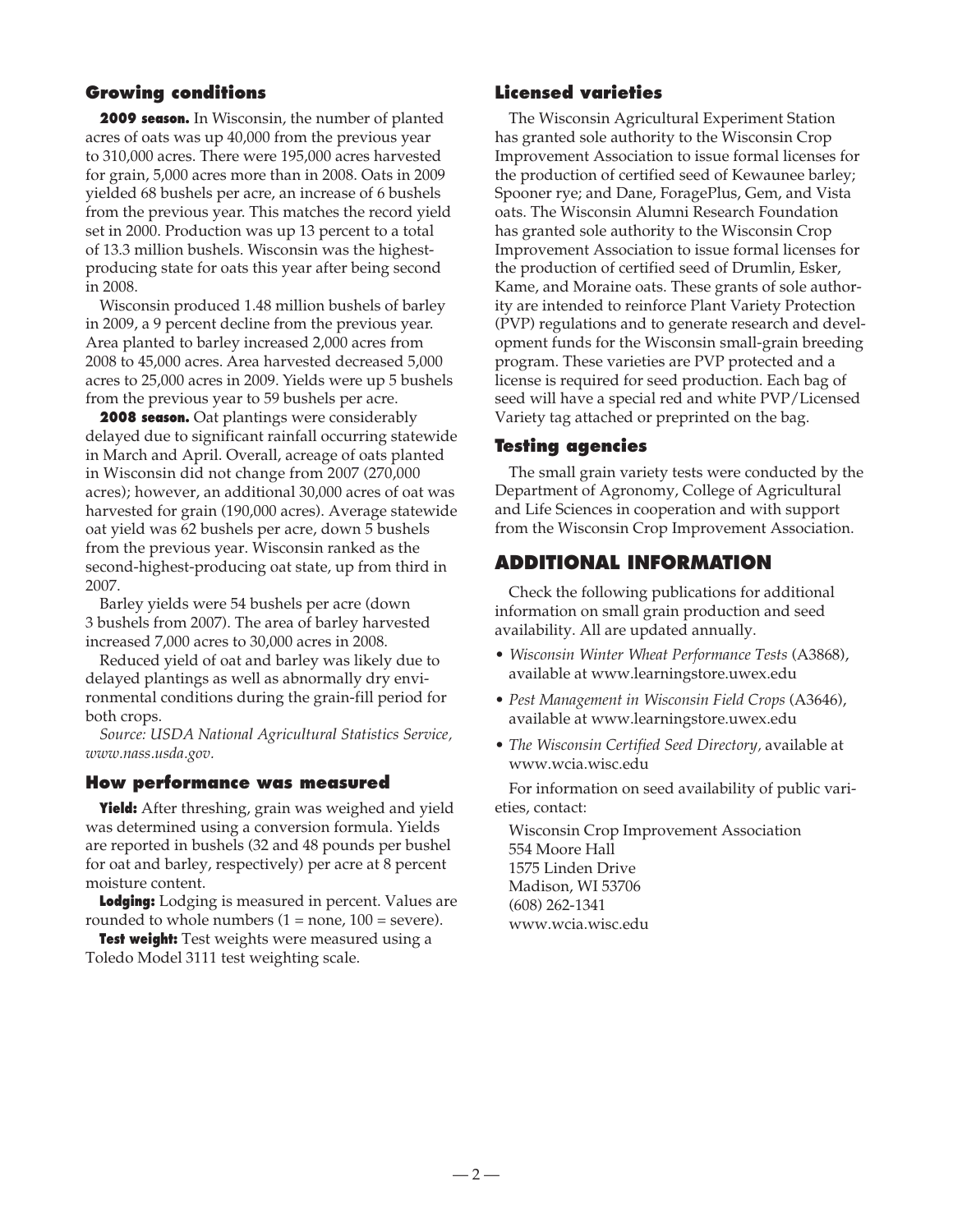|                        |                              |                        |        | <b>Maturity<sup>a</sup></b> |              | -Disease resistance <sup>a</sup> ——— |                                                                             |      |              |              |                          |              |                                   |                                          |       |
|------------------------|------------------------------|------------------------|--------|-----------------------------|--------------|--------------------------------------|-----------------------------------------------------------------------------|------|--------------|--------------|--------------------------|--------------|-----------------------------------|------------------------------------------|-------|
| <b>Variety</b>         | <b>Origin</b>                | Year<br>released color | Kernel | (head<br>date)              | Hłp<br>(in.) | (%)                                  | Lodging Test wt <sup>c</sup> Kernel Crown Stem Sep-<br>(lb/bu) protein rust |      |              |              |                          |              | rust toria Smut BYDV <sup>e</sup> | Licensed/Wis.<br><b>PVP</b> <sup>t</sup> | cert. |
|                        | <b>Recommended varieties</b> |                        |        |                             |              |                                      |                                                                             |      |              |              |                          |              |                                   |                                          |       |
| Buckskin               | Illinois                     | 2008                   | tan    | $6 - 23$                    | 34           | med                                  | 40.6                                                                        | med  | R            | $\mathbb{R}$ |                          | R            | R                                 | yes                                      | yes   |
| Dane                   | Wisconsin                    | 1990                   | yellow | $6 - 17$                    | 33           | med                                  | 38.2                                                                        | med  | <b>IR</b>    | IR           | S                        | $\mathbb{R}$ | <b>IR</b>                         | yes                                      | yes   |
| Drumlin                | Wisconsin                    | 2003                   | yellow | $6 - 24$                    | 35           | med                                  | 38.2                                                                        | med  | <b>IR</b>    | <b>IR</b>    |                          | R            | $\mathbb{R}$                      | yes                                      | yes   |
| Esker                  | Wisconsin                    | 2004                   | yellow | $6 - 21$                    | 34           | strong                               | 38.6                                                                        | med  | <b>IR</b>    | IR           | $\overline{\phantom{m}}$ | $\mathbb{R}$ | $\mathbb{R}$                      | yes                                      | yes   |
| Excel                  | Indiana                      | 2006                   | white  | $6 - 20$                    | 33           | med                                  | 39.9                                                                        | med  | <b>IR</b>    | S            |                          | R            | $\mathbb{R}$                      | yes                                      | yes   |
| Kame                   | Wisconsin                    | 2005                   | yellow | $6-19$                      | 32           | med                                  | 37.2                                                                        | med  | R            | IR           |                          | $\mathbb{R}$ | <b>IR</b>                         | yes                                      | yes   |
| Vista                  | Wisconsin                    | 1999                   | yellow | $6 - 24$                    | 38           | med                                  | 38.1                                                                        | low  | $\mathbb{R}$ | $\mathbb{R}$ |                          | $\mathbb{R}$ | <b>IR</b>                         | yes                                      | yes   |
| <b>Other varieties</b> |                              |                        |        |                             |              |                                      |                                                                             |      |              |              |                          |              |                                   |                                          |       |
| Baker                  | Iowa                         | 2006                   | white  | late                        | med          | med                                  | high                                                                        | high | $\mathbb{R}$ | <b>IR</b>    | $\overline{\phantom{0}}$ | R            | $\mathbb{R}$                      | yes                                      | no    |
| Gem                    | Wisconsin                    | 1996                   | yellow | late                        | med          | med                                  | high                                                                        | med  | <b>IR</b>    | $\mathbb{R}$ | $\overline{\phantom{m}}$ | MR           | IR                                | yes                                      | yes   |
| Moraine                | Wisconsin                    | 2001                   | yellow | mid                         | med          | med                                  | high                                                                        | med  | $\mathbb{R}$ | <b>IR</b>    |                          | $\mathbb{R}$ | <b>IR</b>                         | yes                                      | yes   |
| Ogle                   | Illinois                     | 1981                   | yellow | mid                         | med          | med                                  | high                                                                        | low  | <b>MR</b>    | S            | S                        | S            | $\mathbb{R}$                      | no                                       | yes   |
| Robust                 | Indiana                      | 2006                   | white  | late                        |              | med strong                           | high                                                                        | med  | $\mathbb{R}$ | S            |                          | MR           | $\mathbb{R}$                      | yes                                      | no    |

*<sup>a</sup> Maturity (month-day) as indicated by heading date in 17 Wisconsin tests conducted 2007–2009. Varieties with generalized ratings indicate the following: early = before June 18, mid = June 18–21, late = after June 21.*

*<sup>b</sup> Height (inches) at maturity in 21 Wisconsin tests conducted 2007–2009. Varieties with generalized ratings indicate the following: short = <33 inches, med = 33–38 inches, tall = >38 inches.*

*<sup>c</sup> Test weight (pounds/bushel) in 21 Wisconsin tests conducted 2007–2009. Varieties with generalized ratings indicate the following: low = <33 lb/bu, med = 33–35 lb/bu, high = >35 lb/bu.*

*<sup>d</sup> Disease resistance: R = excellent resistance, IR = intermediate or very good resistance, MR = moderate or good resistance, S = susceptible or poor resistance.*

*<sup>e</sup> BYDV = Barley yellow dwarf virus or red leaf disease.*

 $f$   $PVP = Plant$  variety protection or licensed for seed production. A "yes" indicates that the variety cannot be reproduced and sold as seed *without certification.*

*— = information not available.*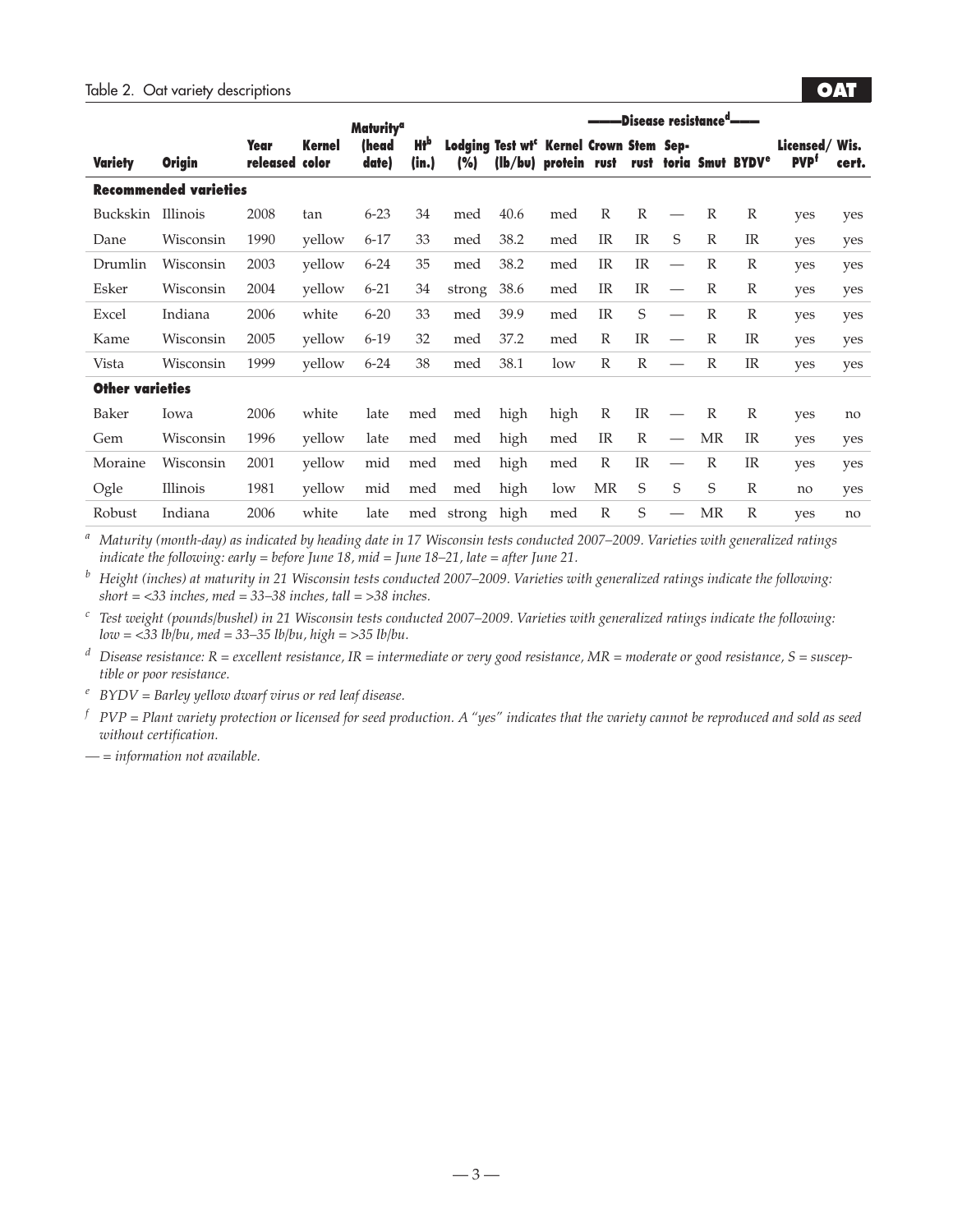|                        |                |        | - Southern Wisconsin --    |                |                             | - Northern Wisconsin - |                |                     |
|------------------------|----------------|--------|----------------------------|----------------|-----------------------------|------------------------|----------------|---------------------|
| <b>Variety</b>         | Mean           |        | <b>Arlington Lancaster</b> | <b>Madison</b> | Chilton                     | <b>Marshfield</b>      | <b>Spooner</b> | <b>Sturgeon Bay</b> |
| 2009 YIELDS            |                |        |                            |                | $-2009$ yields $(bu/a)$ —   |                        |                |                     |
| <b>Early season</b>    |                |        |                            |                |                             |                        |                |                     |
| Dane                   | 87             | 81     | 52                         | 102            | 75                          | $162*$                 | 39             | $101*$              |
| Kame                   | 95             | 116    | 48                         | $126*$         | 63                          | $165*$                 | 50             | 97*                 |
| <b>Midseason</b>       |                |        |                            |                |                             |                        |                |                     |
| Esker                  | 100            | 111    | 58                         | $142*$         | 72                          | $170*$                 | 49             | 95*                 |
| Excel                  | $106*$         | 139*   | 55                         | $132*$         | 80                          | $166*$                 | 67             | $105*$              |
| Ogle                   | $111*$         | $128*$ | $75*$                      | $130*$         | 80                          | $173*$                 | 86             | $103*$              |
| <b>Late season</b>     |                |        |                            |                |                             |                        |                |                     |
| Buckskin               | 99             | 128*   | 45                         | $142*$         | 89*                         | $151*$                 | 44             | 94*                 |
| Drumlin                | $104*$         | 117    | 66*                        | 128*           | 95*                         | $173*$                 | 56             | 95*                 |
| Gem                    | 93             | 102    | 58                         | 121            | $85*$                       | 144                    | 63             | 81                  |
| Vista                  | 103            | 118    | $62*$                      | $127*$         | $95*$                       | $172*$                 | 69             | 79                  |
| Mean                   | 100            | 116    | 58                         | 128            | 82                          | 164                    | 58             | 94                  |
| LSD $(0.05)^a$         | $\overline{7}$ | 17     | 13                         | 21             | 12                          | 22                     | 16             | 21                  |
| <b>HISTORIC YIELDS</b> |                |        |                            |                | $-2007-2009$ yields (bu/a)- |                        |                |                     |
| <b>Early season</b>    |                |        |                            |                |                             |                        |                |                     |
| Dane                   | 94             | 102    | 80                         | 104            | 86*                         | 124                    | 62             | 98                  |
| Kame                   | 99             | 127    | 81                         | 123            | $83*$                       | 122                    | 63             | 98                  |
| <b>Midseason</b>       |                |        |                            |                |                             |                        |                |                     |
| Esker                  | 106            | 123    | 96*                        | $131*$         | 86*                         | 134*                   | 66             | 109                 |
| Excel                  | $110*$         | 138*   | 92*                        | 132*           | 91*                         | 132                    | $75*$          | 107                 |
| Ogle                   | $109*$         | 127    | 98*                        | 129            | $88*$                       | 130                    | 81*            | $107\,$             |
| Late season            |                |        |                            |                |                             |                        |                |                     |
| Buckskin               | 109*           | $133*$ | $92*$                      | $141*$         | $85*$                       | 132                    | 63             | $114*$              |
| Drumlin                | $111*$         | 126    | 98*                        | $137*$         | 89*                         | $144*$                 | 71             | 111                 |
| Gem                    | 99             | 120    | 71                         | $130*$         | 68                          | 121                    | 59             | $121*$              |
| Vista                  | 105            | 116    | $100*$                     | $135*$         | 89*                         | 123                    | 69             | 100                 |
| Mean                   | 105            | 124    | 90                         | 129            | 85                          | 129                    | 68             | $107\,$             |
| LSD $(0.05)^{a}$       | $\mathfrak{Z}$ | $8\,$  | 8                          | 11             | $\,8\,$                     | 10                     | $\,8\,$        | 9                   |

# **OAT** Table 3. Oat variety grain yield comparisons in Wisconsin

*\* Varieties not significantly different from the highest yielding variety in the trial.*

*a The LSD (least significant difference) figures listed under the yield columns are a statistical measure of variation within the trial. If the difference in yield of two varieties is equal to or greater than the LSD, the yields are significantly different. If the difference is less than the LSD, the yield difference may have been due to environmental factors.*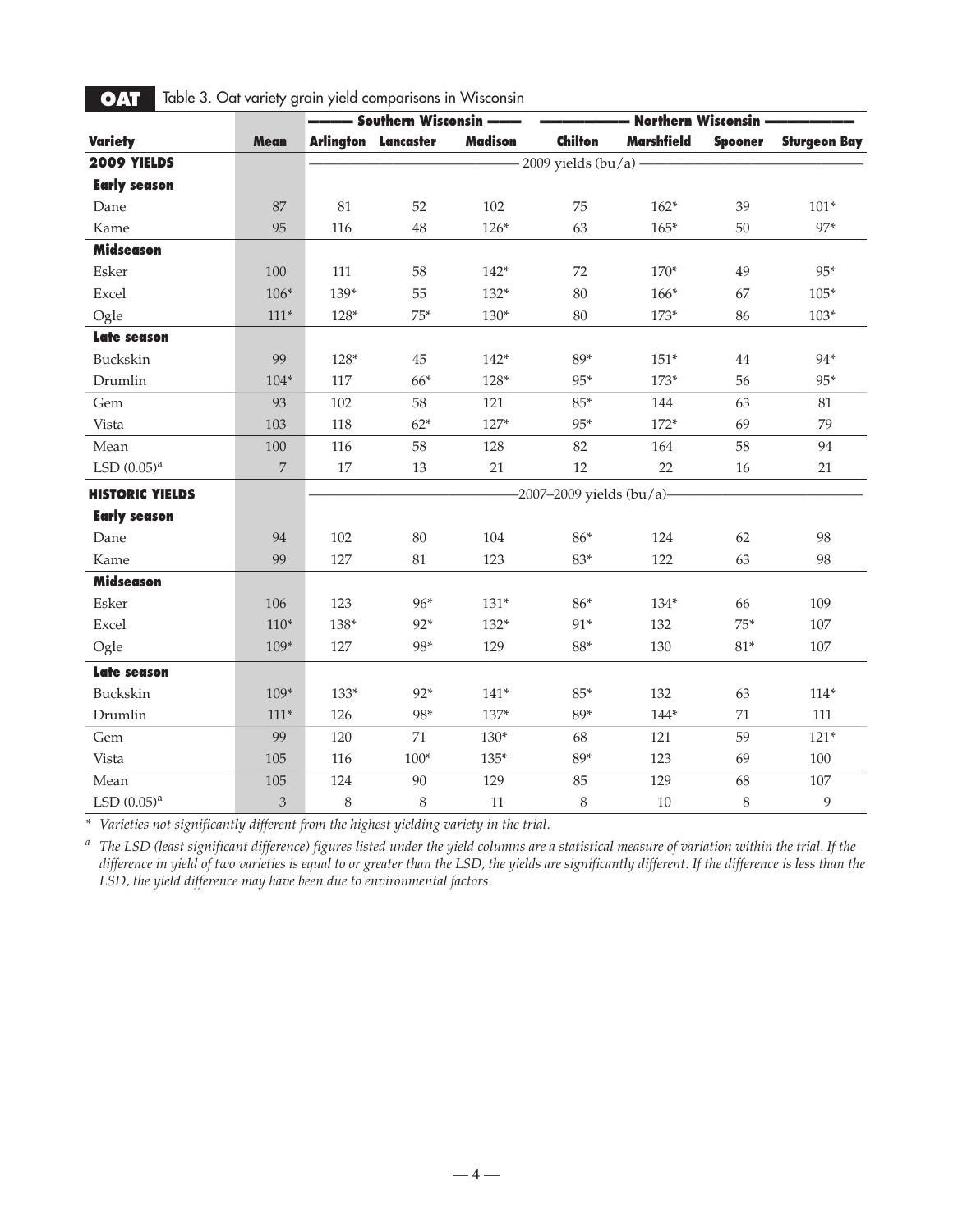|                |                | –Yield (t/a) <del>–––––––</del> |          |                               |                             |                        |                       |                               |
|----------------|----------------|---------------------------------|----------|-------------------------------|-----------------------------|------------------------|-----------------------|-------------------------------|
| <b>Variety</b> | <b>Madison</b> | <b>Arlington</b>                | Mean     | <b>Harvest date</b><br>(June) | <b>Crude protein</b><br>(%) | <b>RFQ<sup>a</sup></b> | <b>Yield</b><br>(t/a) | <b>Harvest</b><br>date (June) |
|                |                |                                 | $2009 -$ |                               | $2006 - 2008$               |                        |                       | $2007 - 2009$ -               |
| Buckskin       | 1.45           | 1.38                            | 1.42     | 21                            | 13.4                        | 140.3                  | 1.52                  | 16                            |
| Dane           | 1.36           | 1.34                            | 1.35     | 14                            | $14.5*$                     | 141.8                  | 1.11                  | 10                            |
| Drumlin        | 1.58           | 1.63                            | 1.61     | 22                            | 13.0                        | 140.9                  | 1.62                  | 17                            |
| Esker          | 1.25           | 1.20                            | 1.23     | 20                            | $14.1*$                     | 138.3                  | 1.22                  | 15                            |
| Excel          | 1.35           | 1.67                            | 1.51     | 18                            | $14.1*$                     | 141.2                  | 1.39                  | 14                            |
| ForagePlus     | 2.09           | 2.04                            | 2.07     | 28                            | 11.9                        | 133.5                  | 2.20                  | 24                            |
| Gem            | 1.42           | 1.41                            | 1.42     | 20                            | 14.0                        | 135.0                  | 1.58                  | 19                            |
| Kame           | 1.32           | 1.43                            | 1.38     | 17                            | $14.6*$                     | 148.7*                 | 1.16                  | 12                            |
| Ogle           | 1.30           | 1.71                            | 1.51     | 18                            | $14.4*$                     | 150.4*                 | 1.29                  | 14                            |
| Vista          | 1.65           | 1.68                            | 1.67     | 22                            | 12.5                        | 133.1                  | 1.77                  | 18                            |
| LSD(0.05)      | 0.27           | 0.30                            | 0.20     |                               | 0.57                        | 5.74                   | 0.10                  |                               |

# Table 4. Forage dry matter yield of spring oat varieties harvested at late boot/early heading

*\* Varieties not significantly different from highest yielding variety in the trial.*

*<sup>a</sup> RFQ = Relative feed quality. Relative feed quality can be used to make comparisons among varieties listed in this table, but should not be used to compare with other crops such as alfalfa.*

#### Table 5. Barley variety descriptions

# **BARLE**

**•oat•**

|                        |                       |                         |                 |         | <b>Maturity<sup>a</sup></b> |                                |                             | <b>Test</b>                | -Disease resistance <sup>e</sup> ———— |      |   |                                                     | Licen-       |                    |               |
|------------------------|-----------------------|-------------------------|-----------------|---------|-----------------------------|--------------------------------|-----------------------------|----------------------------|---------------------------------------|------|---|-----------------------------------------------------|--------------|--------------------|---------------|
| <b>Variety</b>         | <b>Origin</b>         | <b>Year</b><br>released | Awns            | Quality | (head<br>date)              | <b>H</b> <sup>p</sup><br>(in.) | Lodaina <sup>c</sup><br>(%) | wt <sup>a</sup><br>(lb/bv) | rust                                  | rust |   | <b>Crown Stem Loose Powd.</b><br>smut mildew blotch | Spot         | sed/<br><b>PVP</b> | Wis.<br>cert. |
|                        | Recommended varieties |                         |                 |         |                             |                                |                             |                            |                                       |      |   |                                                     |              |                    |               |
| Hazen                  | N. Dakota             | 1984                    | smooth feed     |         | $6 - 18$                    | 31                             | strong                      | 46                         | S                                     | S    | S | MR                                                  | R            | no                 | no            |
| Kewaunee               | Wisconsin             | 1997                    | smooth feed     |         | $6 - 18$                    | 30                             | strong                      | 45                         | R                                     | R    |   | IR                                                  | R            | yes                | yes           |
| Rasmusson              | Minnesota             | 2008                    | semi-<br>smooth | malt    | $6 - 18$                    | 27                             | strong                      | 47                         |                                       | R    |   | IR                                                  | R            | yes                | yes           |
| <b>Other varieties</b> |                       |                         |                 |         |                             |                                |                             |                            |                                       |      |   |                                                     |              |                    |               |
| Drummond N. Dakota     |                       | 2001                    | smooth malt     |         | early                       |                                | short strong                | high                       |                                       | R    | S | MR                                                  | R            | yes                | no            |
| Lacey                  | Minnesota             | 2000                    | smooth malt     |         | early                       | med                            | med                         | high                       | $\hspace{0.1mm}-\hspace{0.1mm}$       | R    | S | MR                                                  | R            | yes                | yes           |
| Robust                 | Minnesota             | 1983                    | smooth malt     |         | early                       | med                            | med                         | med                        | S                                     | R    | S | S                                                   | $\mathbb{R}$ | ves                | no            |
| Stander                | Minnesota             | 1993                    | smooth feed     |         | early                       |                                | short strong                | high                       |                                       | R    | S | S                                                   | R            | yes                | no            |

*<sup>a</sup> Maturity (month-day) as indicated by heading date in 17 Wisconsin tests conducted 2007–2009. Varieties with generalized ratings indicate the following: early = before June 21, mid = June 21–25, late = after June 25.*

*<sup>b</sup> Height (inches) at maturity in 21 Wisconsin tests conducted 2007–2009. Varieties with generalized ratings were included in other tests and indicate the following: short = <30 inches, med = 30–36 inches, tall = >36 inches.*

*<sup>c</sup> Lodging: strong = <15%, med = 15–35%, weak = >35%.*

*<sup>d</sup> Test weight (pounds/bushel) in 21 Wisconsin tests conducted 2007–2009. Varieties with generalized ratings were included in other tests and indicate the following: low = <42 lb/bu, med = 42–46 lb/bu, high = >46 lb/bu.*

 $e$  *Disease resistance:*  $R =$  *excellent resistance,*  $IR =$  *intermediate or very good resistance,*  $MR =$  *moderate or good resistance,*  $S =$  *susceptible or poor resistance.*

 $f$   $PVP = Plant$  variety protection or licensed for seed production. A "yes" indicates that the variety cannot be reproduced and sold as seed *by variety name without certification.*

*— = Information not available.*